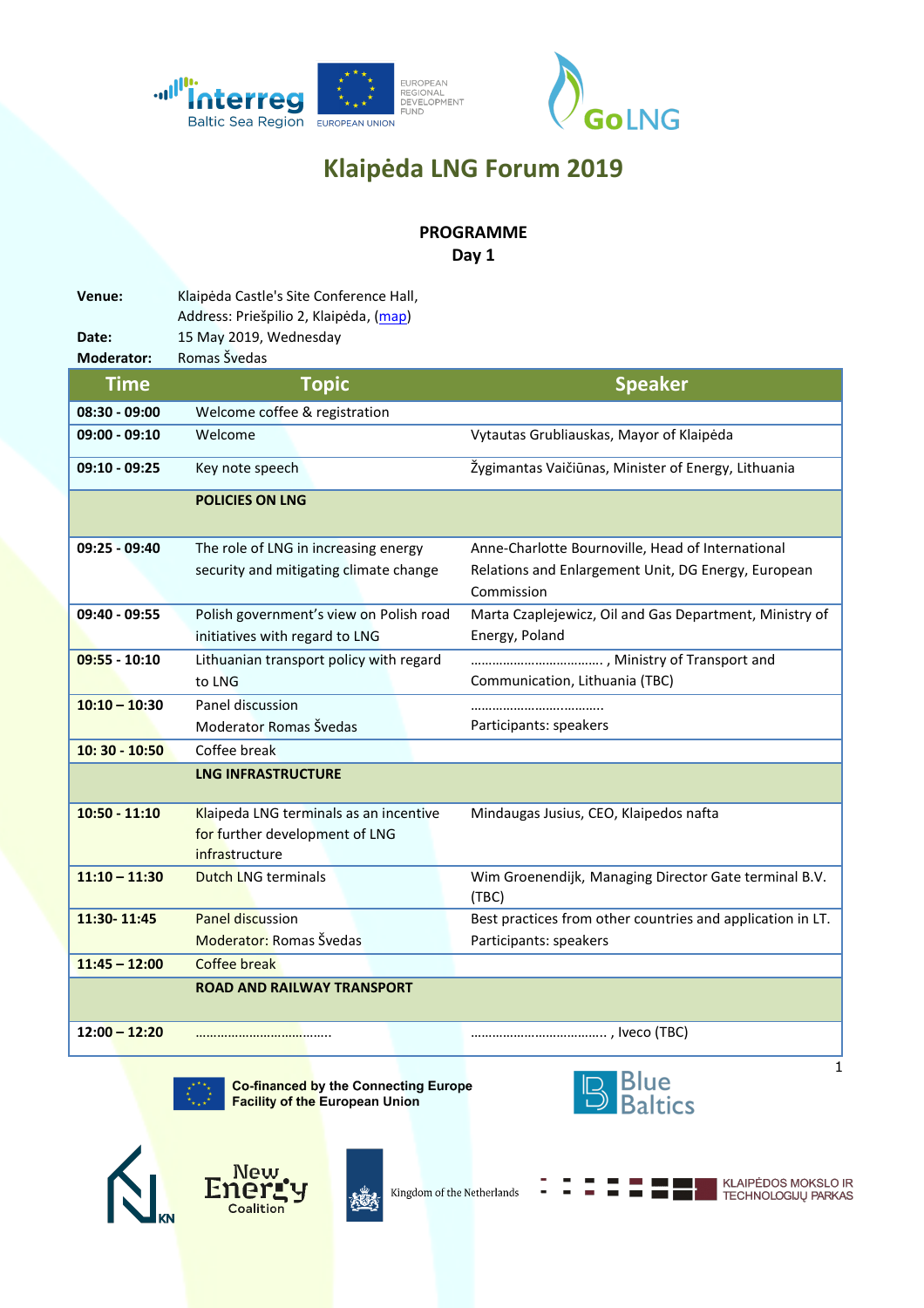



| 12:20 - 12:40   | First LNG fuelling station in Lithuania                                          | Viktoras Valentukevičius, CEO, "VIVA GRID"                 |
|-----------------|----------------------------------------------------------------------------------|------------------------------------------------------------|
| 12:40 - 13:00   | LNG driven locomotive                                                            | Albertas Bajorinas, CEO, VLRD                              |
| 13:00 - 13:20   | Panel discussion                                                                 | Best practices from other countries and application in LT. |
|                 | Moderator: Lawrence Henesey, PhD,                                                | Participants: speakers and representatives from            |
|                 | Blekinge Institute of Technology                                                 | Lithuanian Ministries of Energy and Transport and          |
|                 |                                                                                  | Communication                                              |
| $13:20 - 14:20$ | Lunch break                                                                      |                                                            |
|                 | <b>MARITIME AND INLAND WATER</b>                                                 |                                                            |
|                 | <b>TRANSPORT</b>                                                                 |                                                            |
| 14:20 - 14:50   | Bunkering activities in Port of Rotterdam                                        | Cees Boon, Senior Safety Advisor at Harbour Master's       |
|                 |                                                                                  | Policy Department, Port of Rotterdam                       |
| 14:50 - 15:10   | LNG driven vessels in Baltic Sea Region                                          | Rimas Kazlauskas, Manager for Lithuania, Containerships    |
|                 |                                                                                  | plc.                                                       |
|                 |                                                                                  |                                                            |
| 15:10 - 15:30   | Future of LNG bunkering vessels - Kairos                                         | Jan Schubert, Sales & Business Development Manager at      |
|                 | case                                                                             | Nauticor GmbH & Co. KG                                     |
| 15:30 - 15:50   | LNG for inland water transport                                                   | Marius Arkušauskas, UAB Western Baltic Engineering,        |
|                 |                                                                                  | <b>BLRT GRUPP</b>                                          |
| 15:50 - 16:10   | LNG for maritime transport                                                       | Finn Arne Rognstad, Oscar Kallerdahl, Kongsberg            |
|                 |                                                                                  | Maritime                                                   |
| $16:10 - 16:30$ | Panel discussion                                                                 | Best practices from other countries and application in LT. |
|                 | Moderator: Charlotte Vinding, Maritime                                           | Participants: speakers, and representatives from           |
|                 | <b>Development Centre</b>                                                        | Lithuanian Ministries of Energy and Transport and          |
|                 |                                                                                  | Communication                                              |
| 16:30 - 16:40   | Summary of the first day                                                         |                                                            |
| 17:00 - 19:00   | Study tour: visit to Western Shipyard - new stainless steel production facility. |                                                            |
|                 | Transport: buses from the LNG Forum venue place.                                 |                                                            |



**New** 

 $\overline{\phantom{a}}$  Coalition

Energ

 $\overline{\mathsf{N}}$ 

Co-financed by the Connecting Europe<br>Facility of the European Union

兤

Kingdom of the Netherlands



ℸ

KLAIPĖDOS MOKSLO IR<br>TECHNOLOGIJŲ PARKAS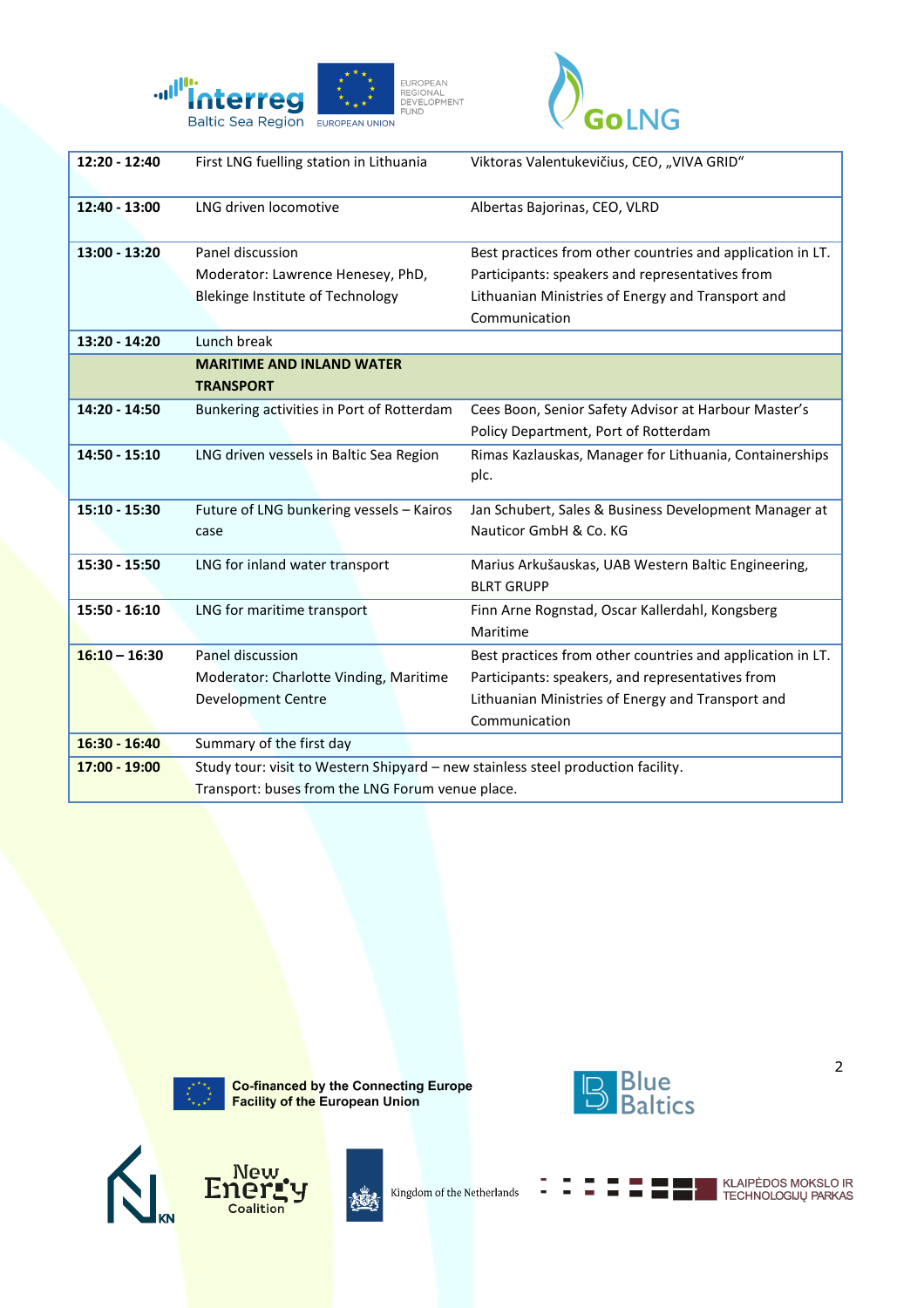



## **PROGRAMME Day 2**

| Venue:            | Klaipėda Castle's Site Conference Hall   |                                                           |
|-------------------|------------------------------------------|-----------------------------------------------------------|
|                   | Address: : Priešpilio 2, Klaipėda, (map) |                                                           |
| Date:             | 16 May 2019, Thursday                    |                                                           |
| <b>Moderator:</b> | Romas Švedas                             |                                                           |
| <b>Time</b>       | <b>Topic</b>                             | <b>Speaker</b>                                            |
| $08.30 - 09.00$   | Welcome coffee & registration            |                                                           |
|                   | <b>OFF GRID APPLICATIONS</b>             |                                                           |
| $09.00 - 09.20$   | Go LNG - Development LNG value chain     | Andrius Sutnikas, Coordinator, Lithuanian LNG Cluster     |
|                   | in Baltic sea region                     |                                                           |
| $09:20 - 09:40$   | Small scale LNG in Polish off grid areas | Lech Wojciechowski, LNG market development, DUON          |
| $09:40 - 10:00$   | Druskininkai case - first year of LNG    | Dovydas Palaima, Head of LNG business development,        |
|                   | usage                                    | Lietuvos Energijos Tiekimas                               |
| $10:00 - 10:20$   | LNG applications for off grid consumers  | Joris van Kreij, Global Business Development Mgr.,        |
|                   |                                          | Marine LNG solutions, Chart Industries, Inc.              |
| $10:20 - 10:40$   | How to make off grid LNG investment      | Meelis Kuusberg, Nordic Gas Solutions                     |
|                   | work double duty - cost effective ways   |                                                           |
|                   | to add LNG, L-CNG refuelling and even    |                                                           |
|                   | HP mobile storage decanting/fill         |                                                           |
|                   | functions                                |                                                           |
| $10:40 - 11:00$   | Panel discussion                         | Best practices from other countries and application in LT |
|                   | Moderator:                               | Participants: speakers                                    |
| $11:00 - 11:20$   | Coffee break                             |                                                           |
|                   | <b>LNG - SUSTAINABILITY AND</b>          |                                                           |
|                   | <b>INNOVATION</b>                        |                                                           |
| $11:20 - 11:40$   | LNG as clean fuel for coastal            | Knud Tybirk, Samsø Biogas IVS, Samsø Municipality         |
|                   | communities                              |                                                           |
| $11:40 - 12:00$   | <b>Small</b> scale liquefaction          | Anders Siggberg, Wartsila                                 |
| $12:00 - 12:20$   | <b>LNG for marine shipping</b>           | Hortigruten NO (TBC)                                      |
| $12:20 - 12:40$   | <b>LIT-LNG distribution in EU</b>        | Algirdas Čebatorius, Sales Director Baltics and Ukraine,  |
|                   |                                          | Emerson                                                   |
| $12:40 - 13:00$   | <b>Panel discussion</b>                  | LNG outlook 2030                                          |
|                   | Moderator:                               | Participants: speakers                                    |
| $13:00 - 14:00$   | Lunch break                              |                                                           |
|                   | <b>LNG TRAINING AND EDUCATION</b>        |                                                           |

Co-financed by the Connecting Europe<br>Facility of the European Union



٦







KLAIPĖDOS MOKSLO IR<br>TECHNOLOGIJŲ PARKAS

3